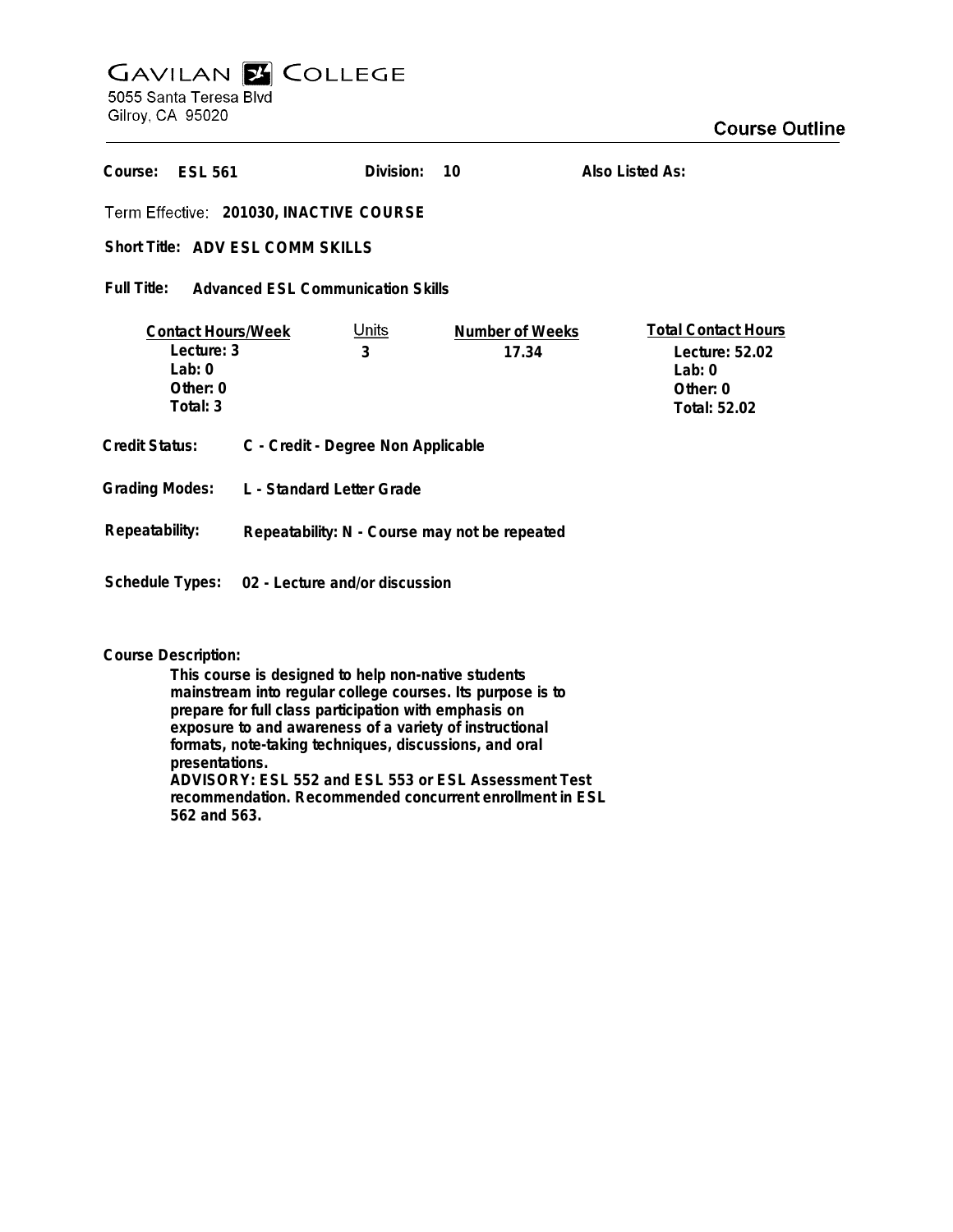**ARTICULATION and CERTIFICATE INFORMATION Associate Degree: CSU GE: IGETC: CSU TRANSFER: Not Transferable UC TRANSFER: Not Transferable PREREQUISITES: COREQUISITES: STUDENT LEARNING OUTCOMES: 1. Apply notetaking skills for collegiate courses ILO: 2,1,3 Measure: Performance of notetaking, small group discussion of lecture notes, written quiz on lecture content 2. Familiarize themselves with strategies to participate orally in mainstream classes ILO: 1,2,3 Measure: Oral presentation 3. Demonstrate ability to work collaboratively to make oral presentations ILO: 4,6,3,1 Measure: Small group research and discussion, oral presentation 4. Recognize and employ collegiate lecture terminology ILO: 1 Measure: Aural and oral performance via discussion and participation 5. Familiarize themselves with information retrieval using library database ILO: 3,6,4 Measure: Teacher observation of small group interaction, discussion, oral presentation 6. Practice and demonstrate skills of summarizing through various types of delivery ILO: 2,1,3 Measure: Oral delivery of summary 7. Identify cultural differences in education and recognize keys to success in an American college ILO: 1,2,6 Measure: Class discussion, written quiz 8. Recognize personal strengths, weaknesses, and preferred learning styles ILO: 6 Measure: Computer quiz, discussion, presentation 9. Participate in mainstream classroom activities and/or campus-wide events whenever they are available ILO: 4,1,6 Measure: Classroom participation and discussion or oral summary of event. TOPICS AND SCOPE: Inactive Course: 09/28/2009 WEEK 1-6 18 HOURS**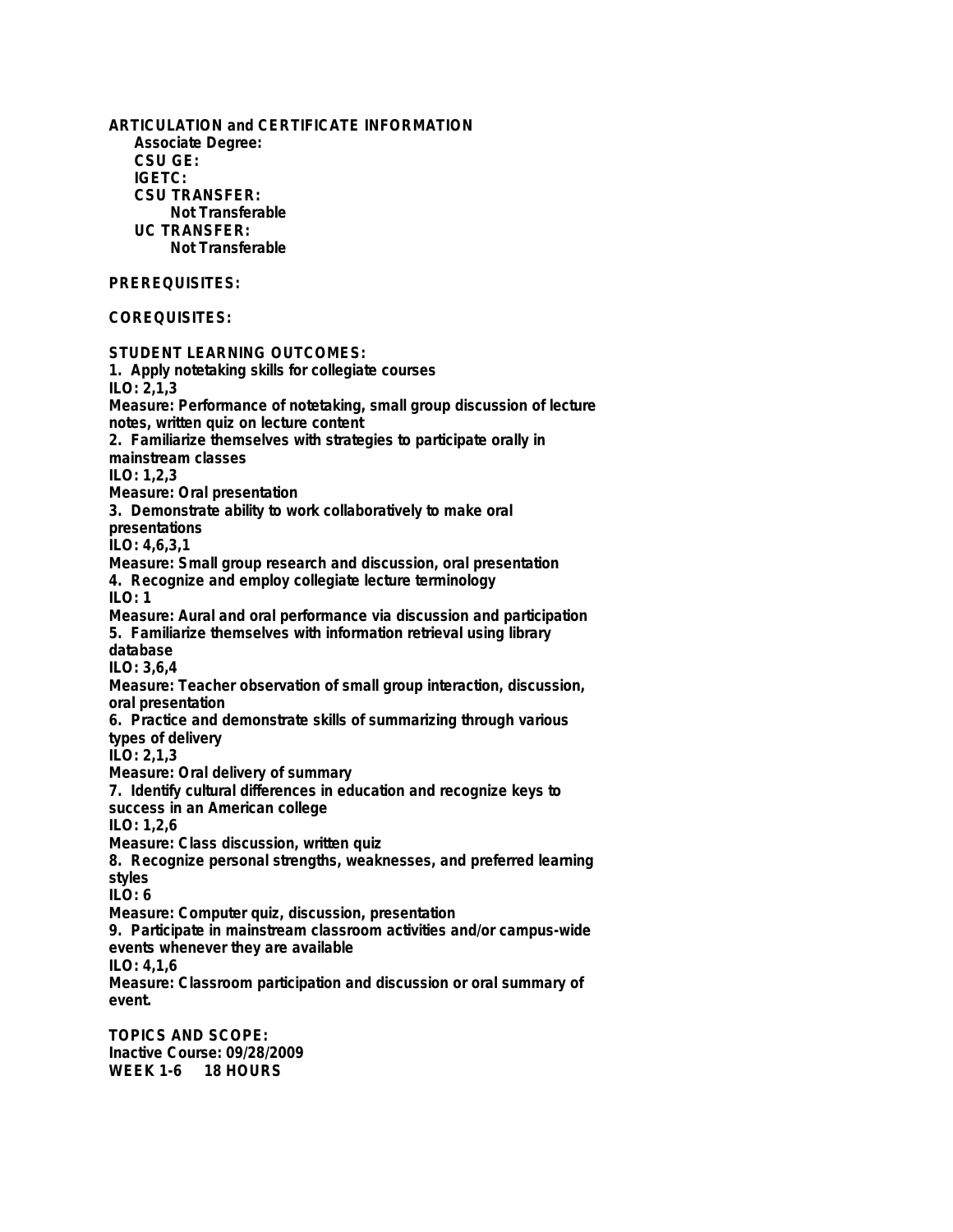**CONTENT: Read and review contents of greensheet and class expectations; Select an appropriate article to use as a point of departure for a class discussion; read the article and prepare a summary and questions that will elicit class discussion; participate in various activities which will enable students to give their opinion, interrupt the conversation, and hold the floor during the discussion; lead their own class discussion with materials prepared. HOMEWORK: Go to the ESL Computer Lab, if needed, to watch and/or listen to assigned news reports; read an article, summarize it, and prepare the questions for class discussion. In preparation for upcoming unit, visit two mainstream classes; write a summary of lecture and make observations on classroom environment. STUDENT PERFORMANCE OBJECTIVES: Learn the skills needed to both guide and take part in a seminar discussion; both lead and participate in a class discussion; evaluate peers' performances.**

### 12 HOURS

**CONTENT: Introduction to learning styles. Students take the multiple intelligence theory checklist test; discussion of how students are taught in different countries and what skills are needed to succeed in the native and American classrooms; discussion of how to work in groups; give first oral presentation on multiple intelligence research. HOMEWORK: Take the learning skills inventory assessment on computer to determine preferred learning style; read and highlight handouts on the multiple intelligence theory; go to the ESL Computer Lab to research internet articles and the library to find periodicals and books for research; prepare first oral presentation. STUDENT PERFORMANCE OBJECTIVES: Learn about multiple intelligences, research information on their dominant intelligence, summarize multiple intelligence research; Give oral presentation.**

#### **WEEK 11-12**

**CONTENT: View films related to American history or the American educational system and have a class discussion where students in small groups focus on distinct topics introduced in the films. HOMEWORK: Go to the ESL Computer Lab to find discussion questions on film in order to prepare for discussion and group oral presentation. STUDENT PERFORMANCE OBJECTIVES: Practice listening, speaking, research, and summarizing skills; take part in a class discussion and group oral presentations about key concepts in the films.**

### **WEEK 13-17**

**CONTENT: Introduction to debating; students brainstorm and choose favored current topics and select the debate group in which they want to participate; students participate in various activities that teach them the mechanics of debating; students receive an introduction to library resources; groups work collaboratively to find supporting information for both their topic and then for their stand; students summarize their research information to state their position on the issue; students participate in the debate. HOMEWORK: Read, evaluate, and synthesize information found; give oral summary. STUDENT PERFORMANCE OBJECTIVES: Learn how to use library resources, practice reading and synthesizing information, work collaboratively with peers; evaluate progress made during the semester through the videotaped segments.**

2 HOURS

**Final Exam: Students will receive a short article on which they will make an oral summary.**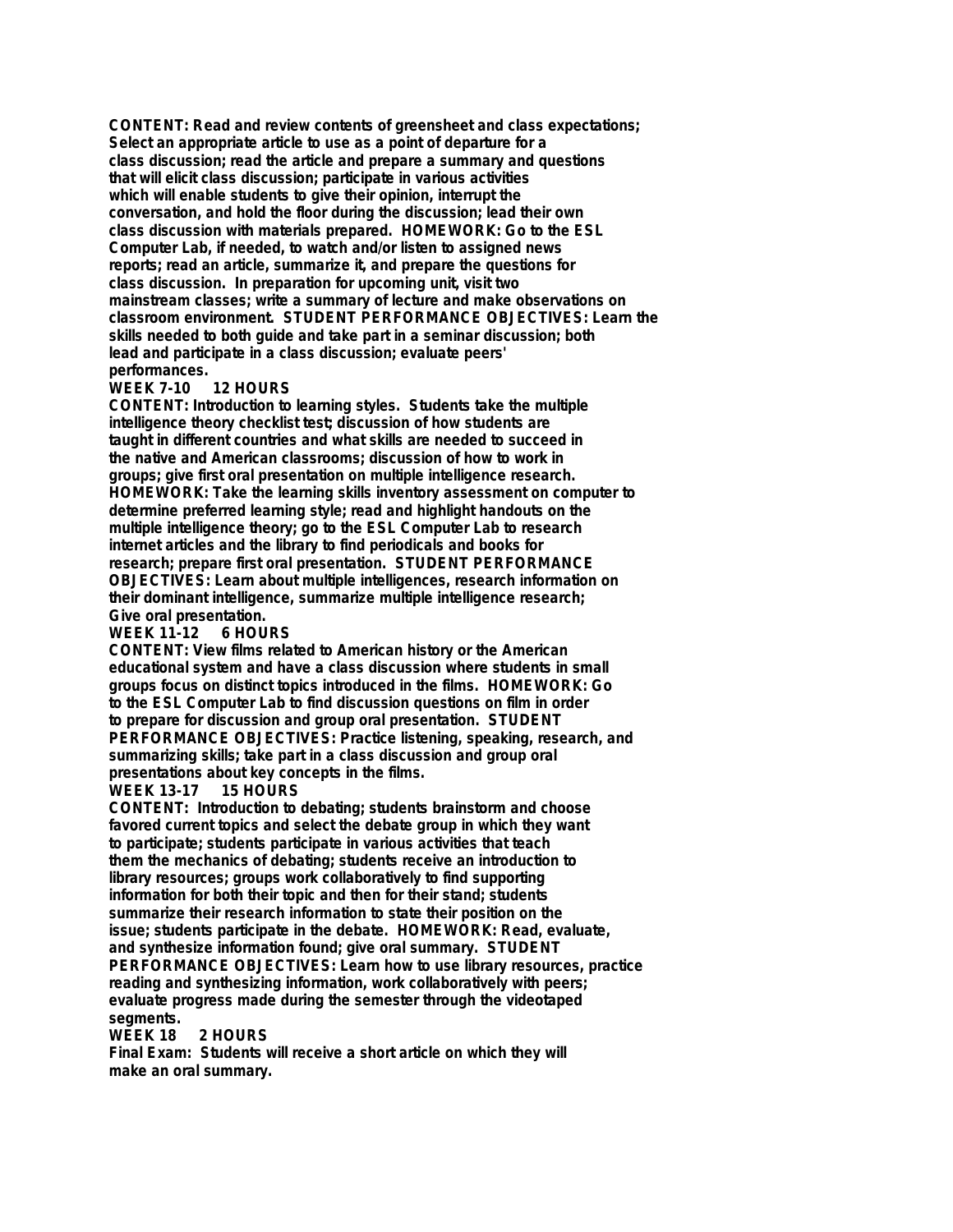**Completion of assigned out-of-class homework and lab assignments, such as viewing of videotaped, live or televised lectures/notetaking, collaborative group projects and presentation of findings, class readings with spontaneous summaries.**

**METHODS OF INSTRUCTION: Lecture, discussion, cooperative learning, use of media, videos, audio cassettes. METHODS OF EVALUATION: The types of writing assignments required: Written homework The problem-solving assignments required: None The types of skill demonstrations required: Class performance Performance exams The types of objective examinations used in the course: None Other category: Class participation; Lab and library assignments The basis for assigning students grades in the course: Writing assignments: 5% - 15% Problem-solving demonstrations: 0% - 0% Skill demonstrations: 65% - 75% Objective examinations: 0% - 0% Other methods of evaluation:** 

**REPRESENTATIVE TEXTBOOKS:**

**Kendall, ^uThe Real Thing^s, Highland Publishers, 2003 Dunkel, Pialorsi, Kozyrev, ^uAdvanced Listening Comprehension: Developing Aural and Notetaking Skills^s, Second Edition, Heinle and Heinle 2003. Kozyrev, ^uTalk It Over!: Listening, Speaking, and Pronunciation 3^s, Second Edition, Longman Addison-Wesley 2002. Lim and Smalzer, ^uNoteworthy: Listening & Notetaking Skills^s, Second Edition, Heinle and Heinle Publishers, 2003. Grant, ^uWell Said: Pronunciation for Clear Communication^s, Second Edition, Longman Addison-Wesley, 2002. Reading level of text: High-Intermediate to Advanced ESL level. Verified by: Mary Ann Sanidad and Bea C. Lawn.**

**SUPPLEMENTAL DATA: Basic Skills: B Classification: A Noncredit Category: Y Cooperative Education: Program Status: 2 Stand-alone Special Class Status: N CAN: CAN Sequence: CSU Crosswalk Course Department: CSU Crosswalk Course Number: Prior to College Level: B Non Credit Enhanced Funding: N Funding Agency Code: Y**